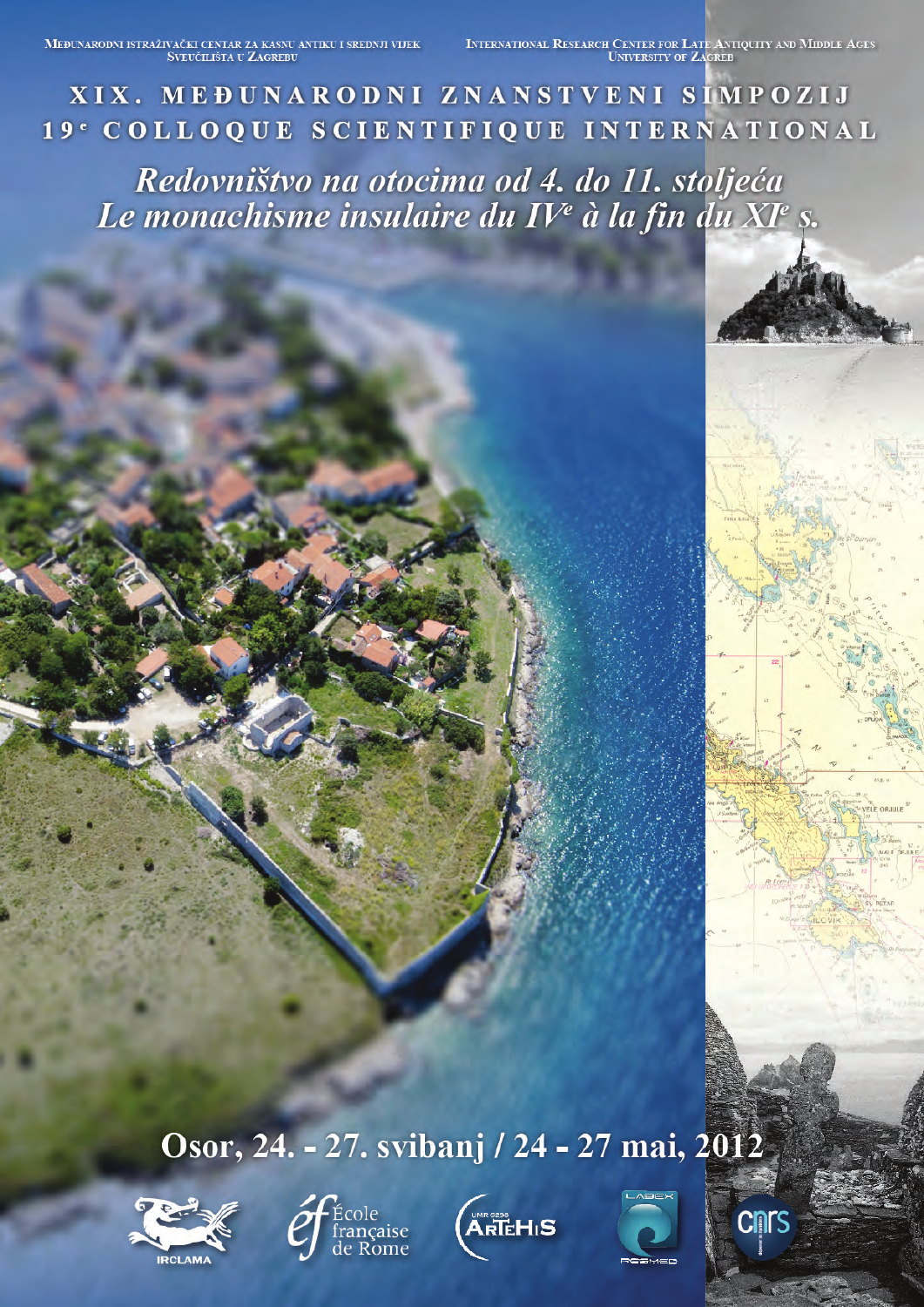O S O R 2 0 1 2

#### **INTERNATIONAL RESEARCH CENTER FOR LATE ANTIQUITY AND THE MIDDLE AGES UNIVERSITY OF ZAGREB**

i / *and*

#### **UMR ARTEHIS, CNRS (DIJON-AUXERRE),**

u suradnji s / *in collaboration with*

#### **ÉCOLE FRANÇAISE DE ROME**

i / *and*

#### **LABEX RESMED (PARIS)**

organiziraju / *are organizing*

#### **1 9 t h International Scientific Symposium**

*XIX. me đ u narodni znanstveni simpozij*

*Le monachisme insulaire du IV<sup>e</sup> à la fin du XI<sup>e</sup> s.*

*Redovništvo na otocima od 4. do 11. stoljeća*

*Island monasticism from the IVth to the XIth century*

*Scientific board :*

Sébastien Bully (CNRS, UMR ARTeHIS) Olivier Delouis (CNRS, UMR Orient et Méditerranée) Stéphane Gioanni (École française de Rome) Igor Fisković (University of Zagreb) Miljenko Jurković (University of Zagreb -IRCLAMA) Tomás Ó Carragáin (University of Cork) Christian Sapin (CNRS, UMR ARTeHIS)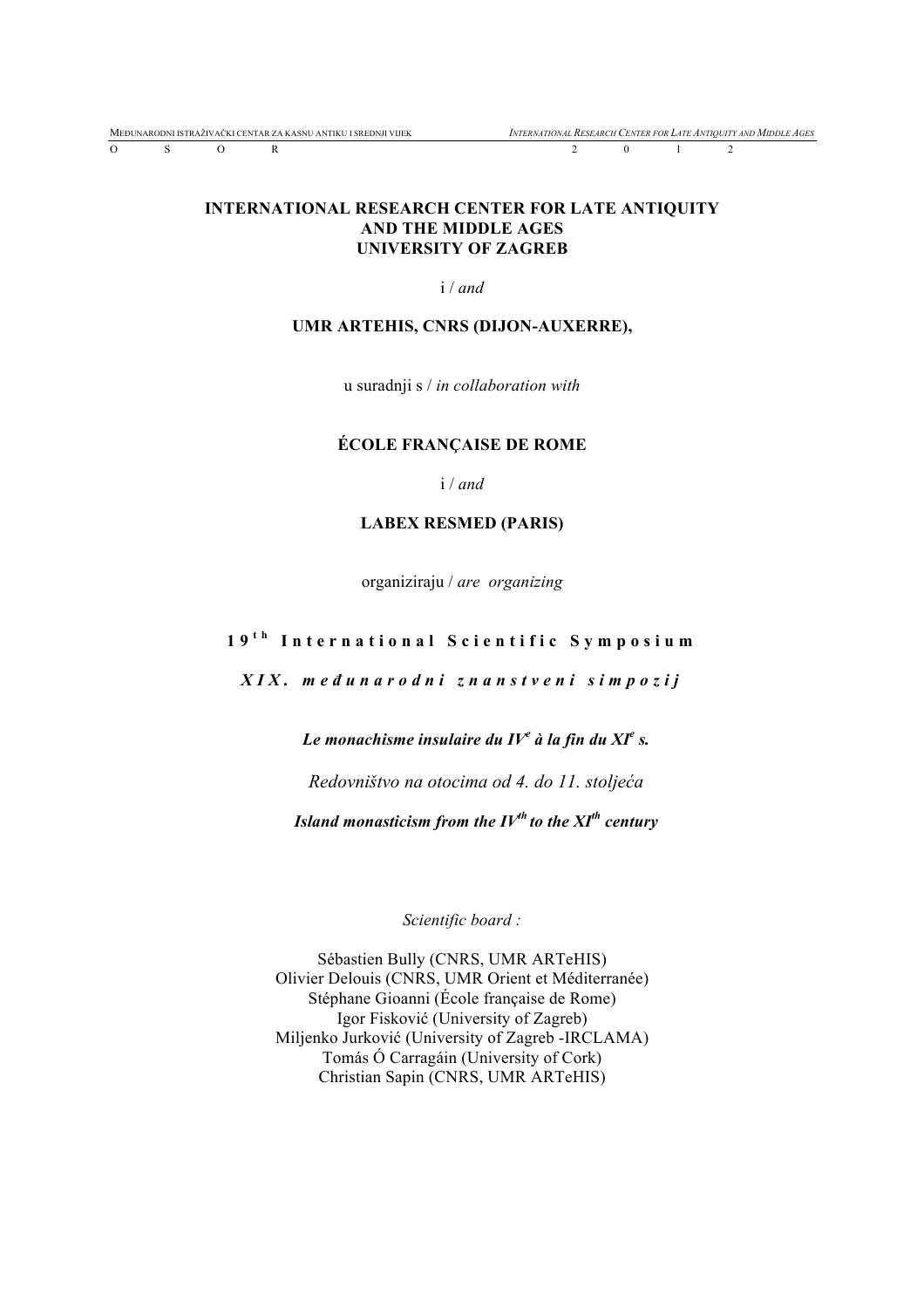# **PROGRAM / PROGRAMME**

# **Thursday,May 24 t h**

*Arrival of the participants to the Island of Cres (Accomodation: Hotel Aurora, Island of Mali Lošinj)*

**15.00** *Meeting in Osor*

# **15.30 UVODNA RIJEČ / PRESENTATION DU THEME/ INTRODUCTION:**

Miljenko Jurković (University of Zagreb) Sébastien Bully (CNRS, UMR ARTeHIS) Christian Sapin (CNRS, UMR ARTeHIS)

-- --

# **PRVA SESIJA / FIRST SESSION:**

(*Chairmen:* Pascale Chevalier, Université de Clermont-Ferrand, UMR ARTeHIS, Miljenko Jurković (University of Zagreb)

PROSTOR FRANCUSKE / ESPACE FRANÇAIS / FRENCH SHORES

**Christian Sapin (CNRS, UMR ARTeHIS)**, Archéologie des fondations monastiques insulaires du littoral breton et de ses abords / *Arheologija samostana na otocima bretonske obale i okolnog područja*

**Alain Dubreucq (Université de Lyon 3),** Les monastères des îles de Bretagne continentale (Armorique) au haut Moyen Âge / *Samostani na otocima kontinentalne Bretanje (Armorique) u ranom srednjem vijeku*

**Yann Codou (Université Nice Sophia Antipolis),** Le monastère de Saint-Honorat de Lérins, implantation et mode d'occupation, Ve-VIII<sup>e</sup> siècles / Samostan Saint-Honorat na otoku Lérins, osnivanje i prostorni razvoj (V.-VIII. stoljeće)

# EGEJSKI PROSTOR / ESPACE EGEEN / THE AEGEAN SEA

**Olivier Delouis (CNRS, UMR 8167 – Orient et Méditerranée)**, Le monachisme insulaire dans l'Empire byzantin au témoignage de l'archéologie (8<sup>e</sup> -12e s.) / *Arheološka svjedočanstva o otočkom redovništvu na području bizantskog carstva (VIII.-XII. st.)*

*Discussion*

-- -- *break*

# **19.00.**

Predstavljanje časopisa *Hortus Artium Medievalium 18 (Vol. 1 i 2) Présentation des nouveaux volumes Hortus Artium Medievalium 18(Vol. 1 i 2) Presentation of Hortus Artium Medievalium 18(Vol. 1 i 2)*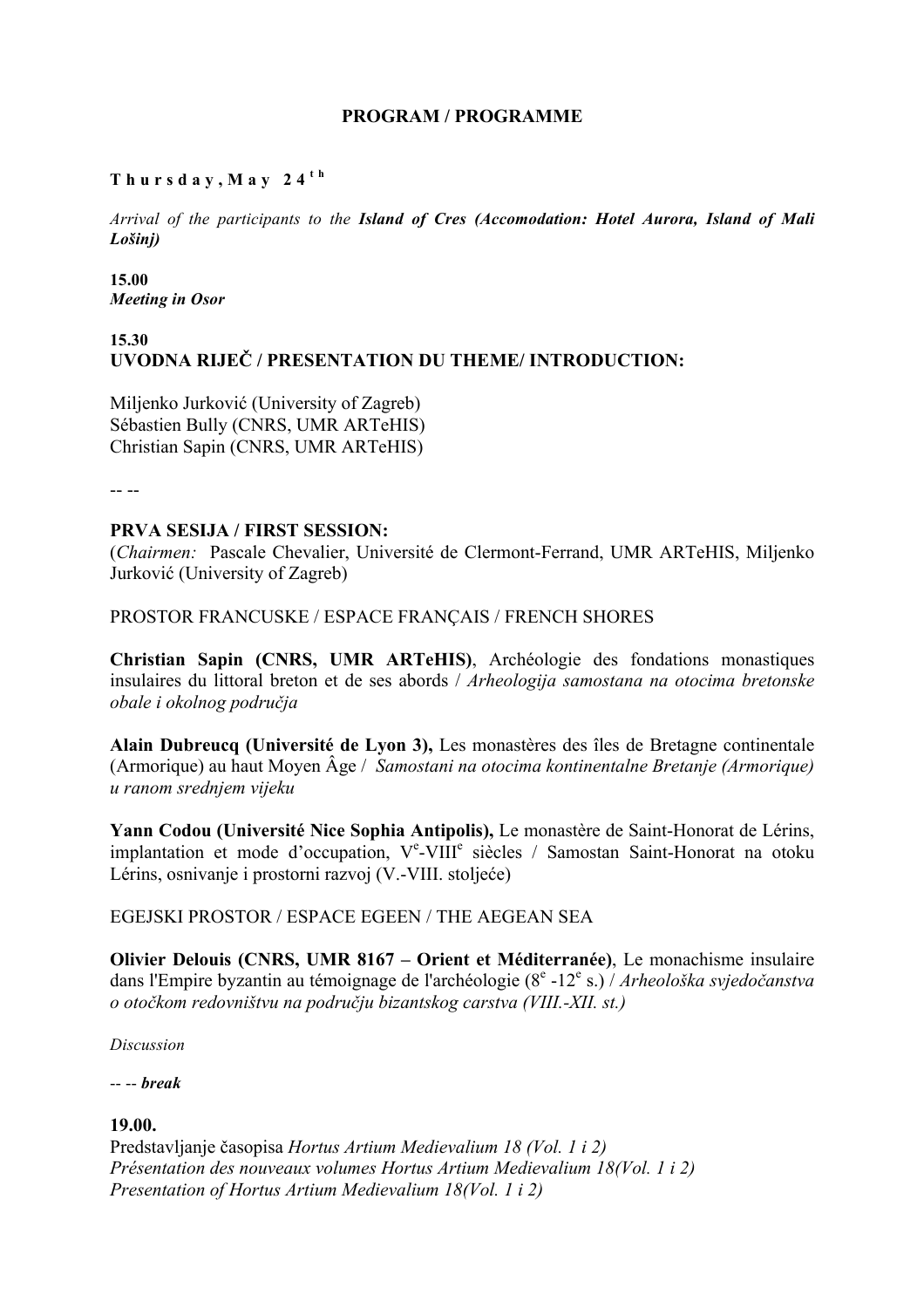**9.30**

# **DRUGA SESIJA / SECOND SESSION**:

(*Chairman:* Michèle Gaillard, Université de Lille3-IRHiS, UMR 8529 ; Sauro Gelichi, Università Ca' Foscari Venezia**)**

IRSKA I BRITANCI PROSTOR / ESPACE IRLANDAIS ET BRITANNIQUE / THE NORTH-WEST OF EUROPE

**Tomas O'Carragain (University College Cork)**, The View from the Shore: Perceiving Island Monasteries in Early Medieval Ireland **/** *Pogled s obale: zapažanja o otočkim samostanima ranosrednjovjekovne Irske*

**Martin Carver (University of York)**, The Early Pictish Monastery in its Prehistoric and Medieval Context / *Rani piktski samostani u svom prethistorijskom i srednjovjekovnom kontekstu*

**Jonathan Wooding (University of Wales)**, Island Monasteries in Wales: Landscape and Theology / *Otočki samostani u Walesu: pejzaž i teologija*

**Stéphane Lebecq (Université de Lille 3),** L'insularité monastique dans l'Europe du Nord-Ouest du VI<sup>e</sup> au XI<sup>e</sup> siècle / *Redovništvo na otocima na prostoru sjeverozapadne Europe pd VI. do XI. stoljeća*

# *Break*

TIRENSKI PROSTOR / ESPACE TYRRHENIEN / THE TYRRHENIAN SEA

**Daniel Istria, Philippe Pergola (CNRS, LA3M UMR 7298, Université d'Aix-Marseille),** Le phénomène monastique dans les îles de la mer Tyrrhénienne (Corse, Sardaigne, archipel toscan et archipel Ligure) / *Redovništvo na otocima tirenskog mora (Korzika, Sardinija, toskanski i ligurski arhipelag)*

**Riccardo Belcari (University of Pisa)**, Monachesimo insulare tirrenico. Fonti scritte e testimonianze materiali (IX-XI secolo)/ *Redovništvo na tirenskim otocima. Pisani izvori i materijalna svjedočanstva (IX.-XI. stoljeće)*

*Discussion*

*Lunch*

**15.00**

# **TREĆA SESIJA / THIRD SESSION**

(*Chairmen:* Alain Dubreucq, Université de Lyon 3, École francaise de Rome, Martin Carver, University of York)

IBERSKI PROSTOR / ESPACE IBERIQUE / THE IBERIAN ISLANDS

**Mateu Riera Rullan (Universitat Autònoma de Barcelona)**, Il monastero della Isola di Cabrera (Isole Baleari. V-VIII secolo dc). Testimonianze archeologiche dei monaci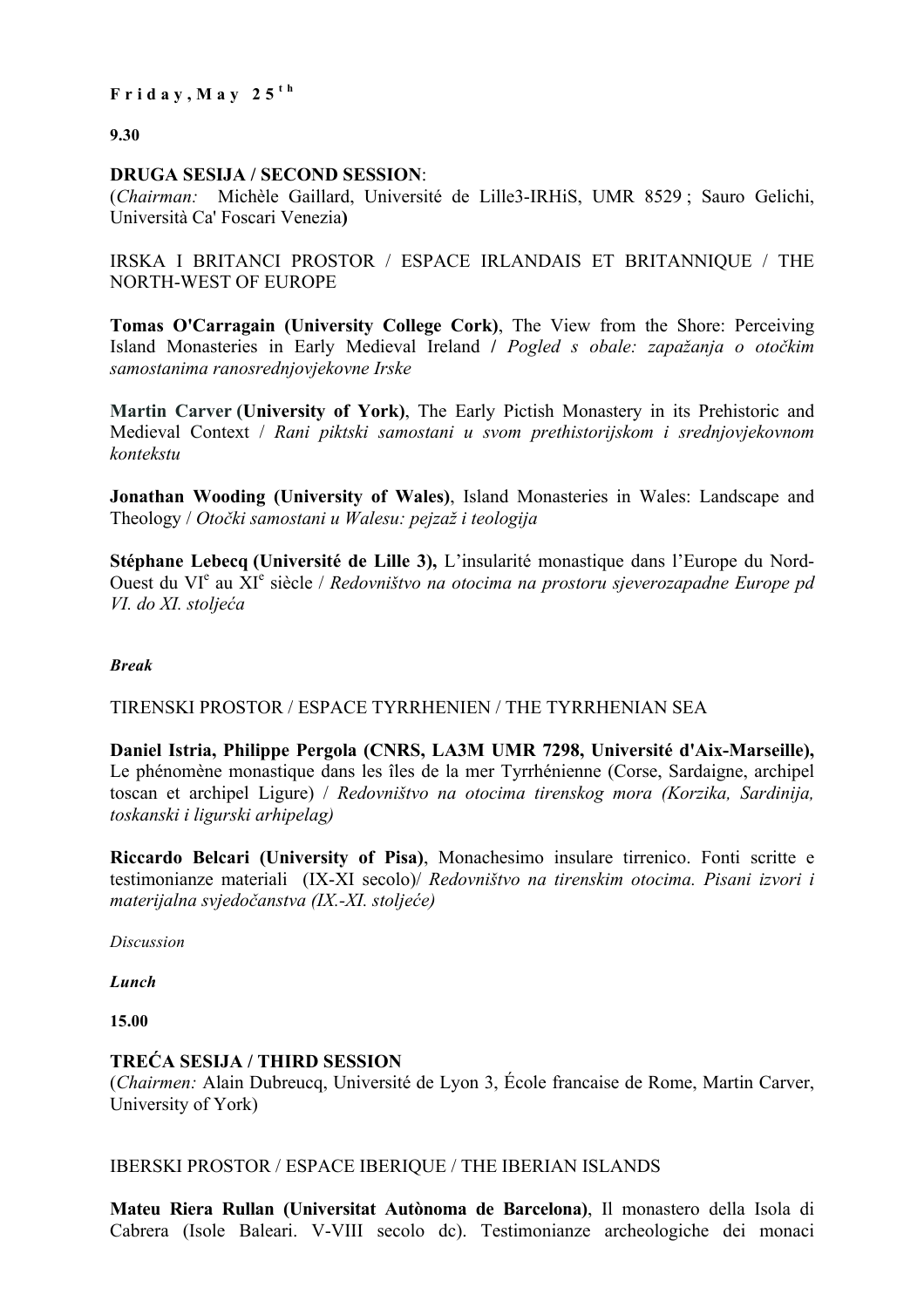rimproverati dal papa Gregorio Magno */ Samostan otoka Cabrera (Baleari, V-VIII. st.). Arheološki tragovi monaha pape Grgura Velikog*

# VEZANE TEME / THEMES ASSOCIES / ASSOCIATED THEMES

**Nicolas Reveyron (Université Lyon 2),** Un bateau pour une île. Hugues de Semur, le monachisme clunisien et la métaphore antique de l'Arche de Noé / *Brod za otok. Hugues de Semur, klinijevsko redovništvo i drevna metafora Noine arke*

*Break*

**Enrico Cirelli (Università di Bologna)**, La dieta dei monaci. Cultura materiale e alimentazione nei monasteri altoadriatici tra IX e X secolo / *Ishrana redovnika. Materijalna kultura i prehrana u gornjojadranskim samostanima od IX. do XI. Stoljeća*

**Marijan Bradanović, Danijel Ciković (University of Rijeka),** The monastic church of St St Lawrence Outside the City Walls of Krk / *Opatijska crkva sv. Lovre izvan krčkih gradskih zidina*

*Discussion*

**19.00** Okrugli stol */ Table ronde* **/** Round table

**Corpus architecturae religiosae europeae – 14th meeting /** Problemi CARE-a (*Korpus europske arhitekture prvoga milenija*) **/ Problèmes du CARE /** 

**Saturday,May 26 t h**

**9.30**

**ČETVRTA SESIJA / FOURTH SESSION**

(*Chairmen:* Nikola Jaksić, University of Zadar, Christian Sapin, CNRS, UMR ARTeHIS)

JADRANSKO PODRUČJE I / ESPACE ADRIATIQUE I / THE ADRIATIC SEA I

**Stéphane Gioanni (École francaise de Rome), "La retraite insulaire" et "l'île sainte" en** Provence et en Dalmatie du IV<sup>e</sup> a la fin du XI<sup>e</sup> siecle : approche comparée d'un idéal médiéval /"Otočka izolacije" i "sveti otok" *u Provansi i Dalmaciji od IV. do kraja XI. stoljeća: komparativni pristup srednjovjekovnome idealu*

**Filip Perković (University of Zagreb),** *VEL CERTE INSULARUM DALMATIAE –* Late Antique Monasticism in the Roman Province of Dalmatia */ VEL CERTE INSULARUM DALMATIAE - monaštvo kasne antike na području rimske provincije Dalmacije*

**Sauro Gelichi (Università Ca' Foscari Venezia),** Peregrinazioni in sconfinati deserti -Quale archeologia per quali monasteri? / *Peregrinacije u beskrajnim pustinjama – kakva arheologija za koje samostane?*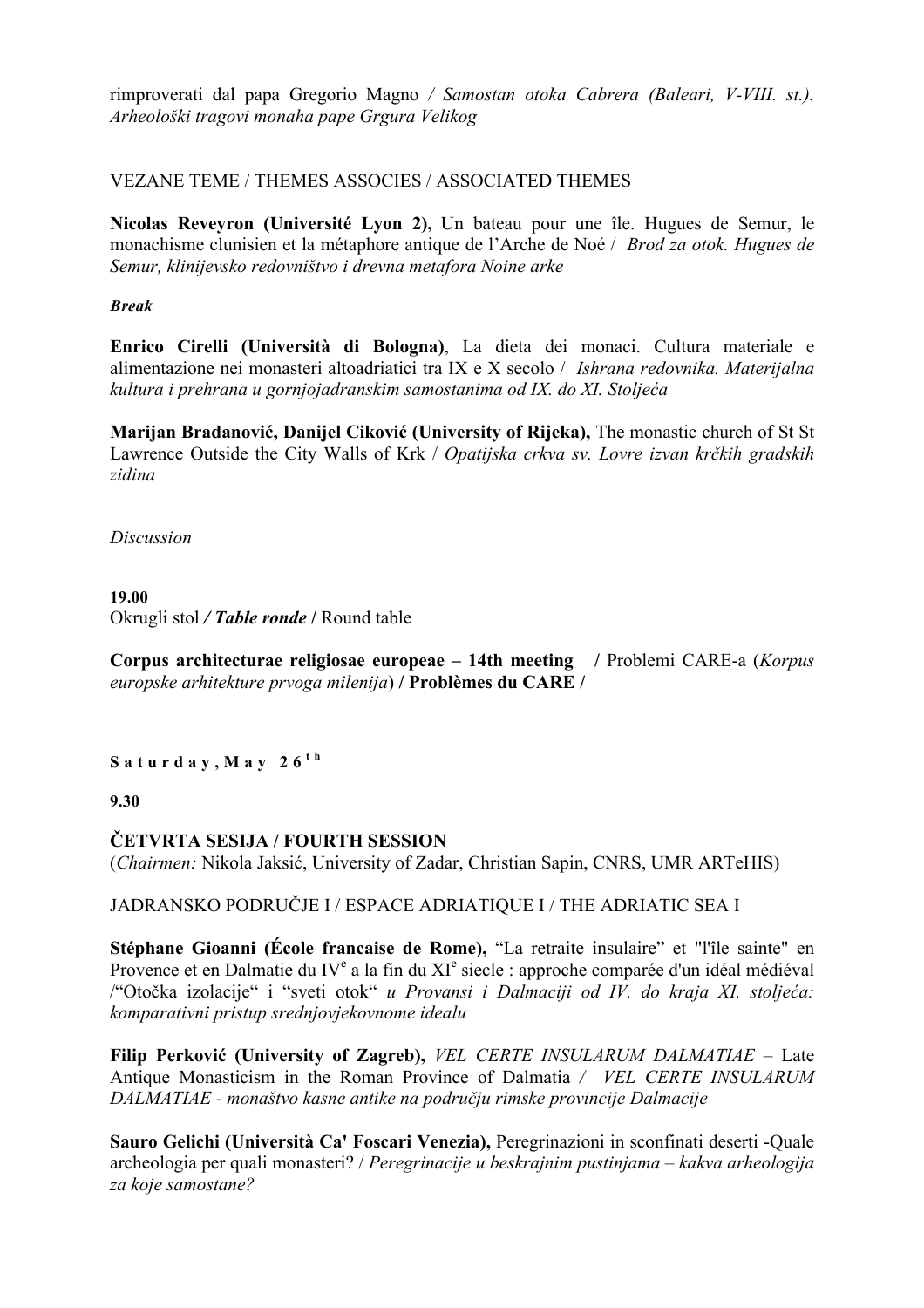# *Break*

**F. Marazzi (Università di Napoli),** Lo strano caso dell'abate Adamo: il monastero delle isole Tremiti e la costruzione del dominio di Terraferma nella prima metà dell'XI secolo / *Neobičan slučaj opata Adama: samostan otočja Tremiti i stvaranje posjeda u prvoj polovici XI. stoljeća*

**Igor Fisković (University of Zagreb)**, Le monastère paléochretien sur l'île de Majsan dans le canal de Pelješac / *Ranokršćanski samostan na otočiću Majsan u Pelješkom kanalu*

*Discussion*

*Lunch*

**14.30**

# **PETA SESIJA / FIFTH SESSION**

(*Chairmen:* Tomas O'Carragain, University College Cork, Igor Fisković, University of Zagreb)

JADRANSKO PODRUČJE II / ESPACE ADRIATIQUE II / THE ADRIATIC SEA II

**Nikolina Uroda (MHAS, Split),** Beginnings of Monasticism on Central Dalmatian Islands / *Počeci monaštva na srednjodalmatinskim otocima*

**Ivan Matejčić (Univesity of Rijeka),** I primi monasteri sulle isole della costa d'Istria / *Prvi samostani na otocima uz obalu Istre*

**Morana Čaušević-Bully, Sebastien Bully (CNRS, UMR ARTeHIS),** Archéologie d'un paysage monastique maritime : l'archipel du Kvarner / *Arheologija redovničkog krajolika kvarnerskog otočja*

*Discussion*

*Break*

JADRANSKO PODRUČJE III / ESPACE ADRIATIQUE III / THE ADRIATIC SEA III

**J. Ćus-Rukonić (Museum of Cres),** Le presunte locazioni dei conventi paleocristiani e del primo medioevo nella baia di Cherso / *Predmjevani položaji ranokršćanskih i ranosrednjovjekovnih samostana u creskom zaljevu*

**Miljenko Jurković (University of Zagreb),** Les monastères du Kvarner au XIe siecle / *Samostani XI. stoljeća na Kvarneru*

**Ranko Starac (Museum of Rijeka),** The legacy of the Benedictine Abbey with the church of the Assumption of the Blessed Virgin Mary on the island of Košljun situated near the city of Krk / *Ostavština benediktinske opatije s crkvom Uznesenja Blažene Djevice Marije na otočiću Košljunu kod grada Krka*

-- --

*Discussion*

**CONCLUSION : G. P. BROGIOLO (Università di Padova)**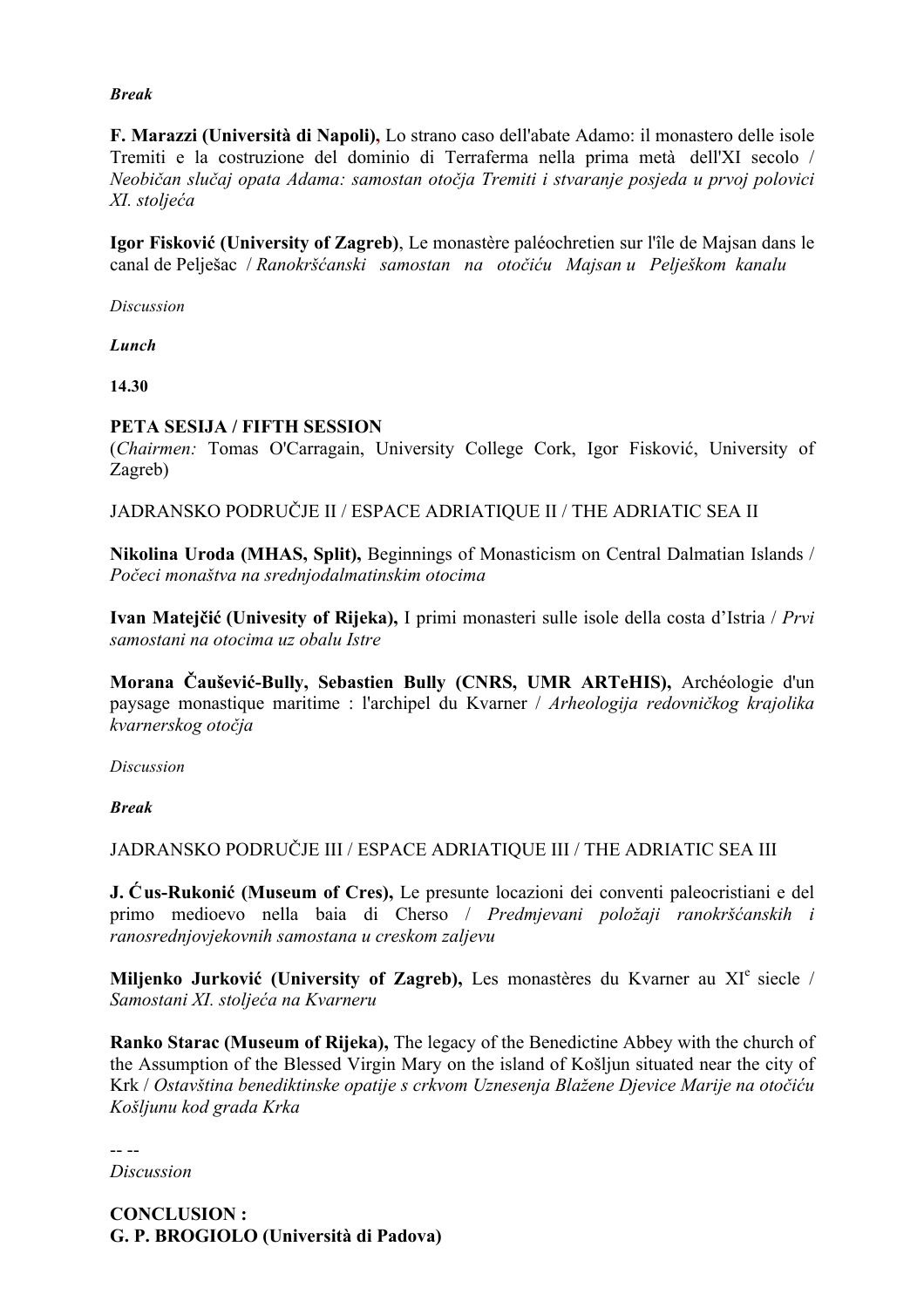$S$ **u**  $n$ **d**  $a$ **y**,  $M$ **ay**  $27$ <sup>th</sup>

TERENSKI OBILAZAK LOKALITETA I SPOMENIKA OTOKA CRESA I LOŠINJA / EXCURSION EN BATEAU AUTOUR SUR LES SITES MONASTIQUES DES ÎLES DE CRES ET LOŠINJ / FIELD TRIP TO MONASTERIES OF THE LOŠINJ ARCHIPELAGO Uz stručno vodstvo / Guidé par / Guided by : prof. dr. sc. Miljenko Jurković; dr. sc. Sebastien Bully; mr. sc. Morana Čaušević Bully

**-- --** *Departure of participants*